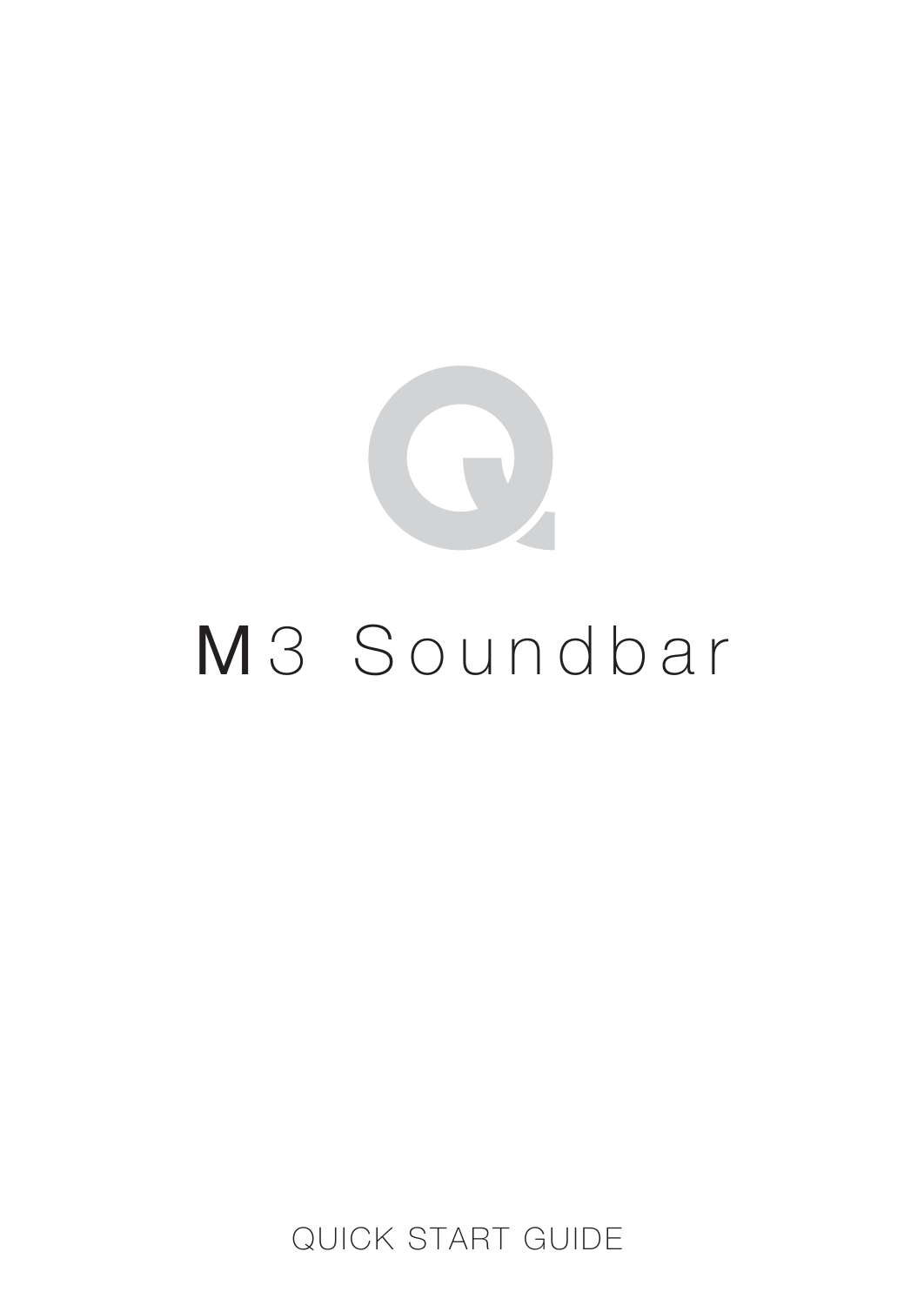Full manual available at www.qacoustics.com/manuals

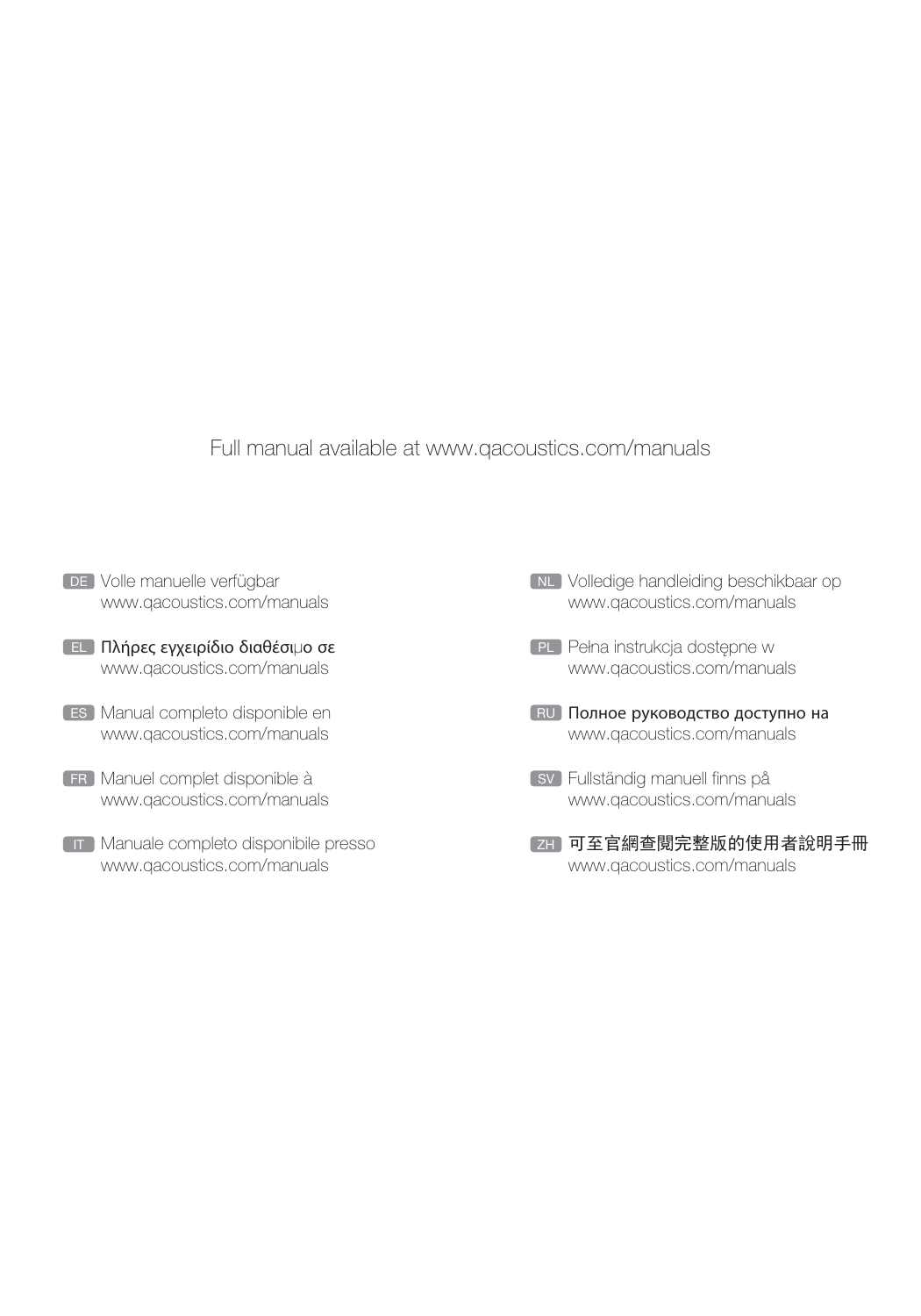## Package contents







1 x Lithium Battery (3V, CR2025)





1 x Mains Cable 1 x HDMI Cable



Guide







1 x Warranty Card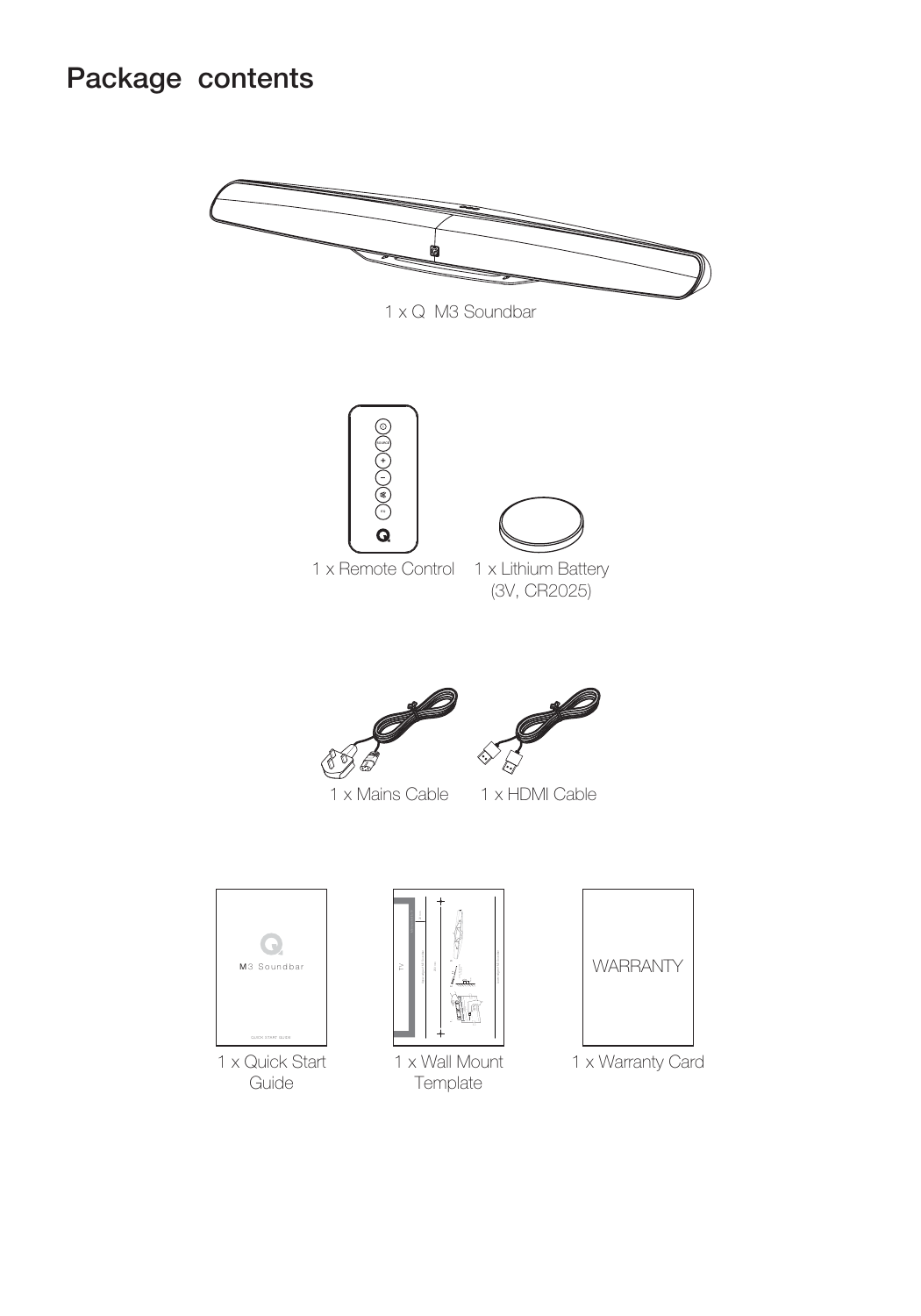## 1. Choose a location for the M3 Soundbar



C. A parete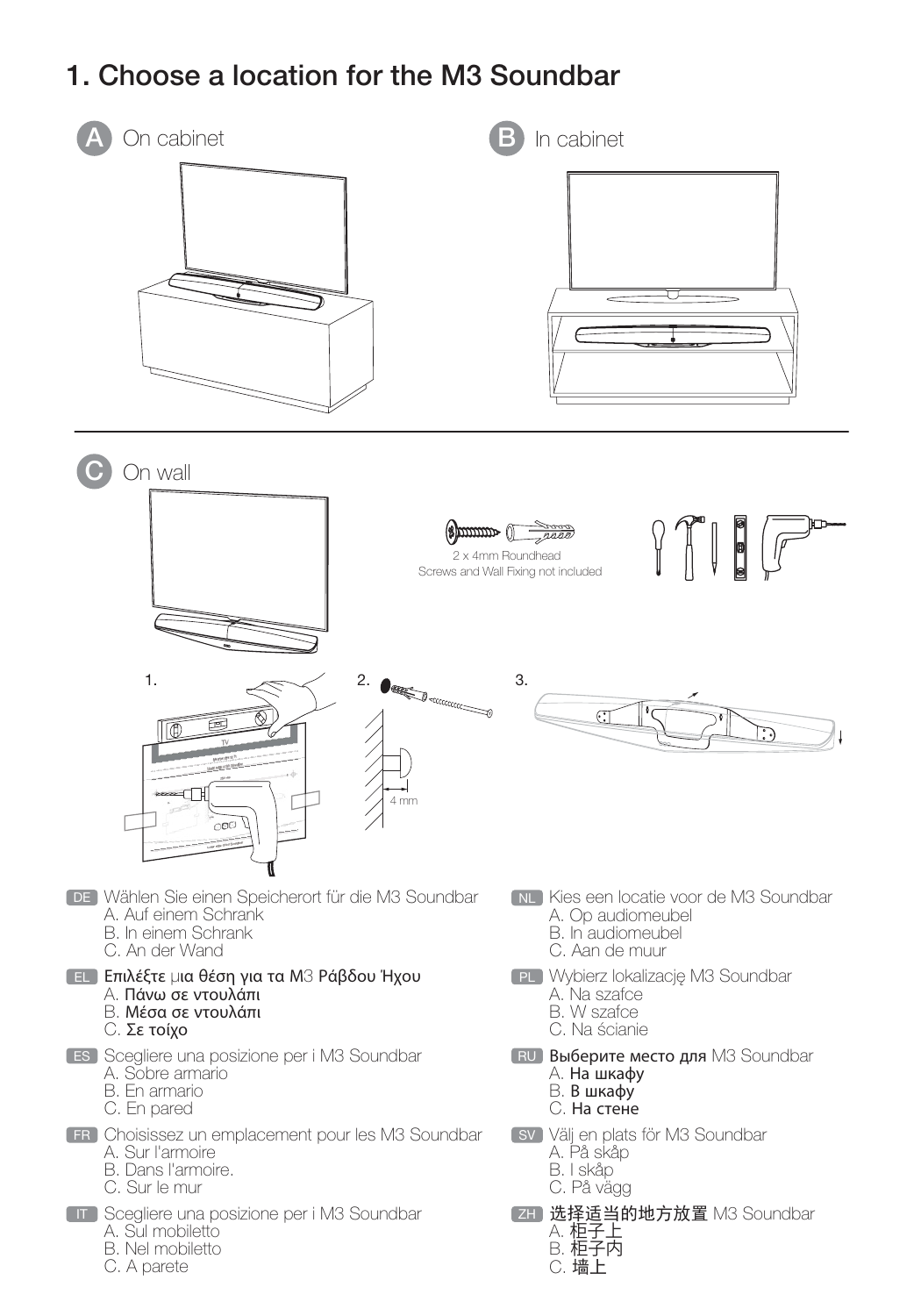# 2. EQ Selection

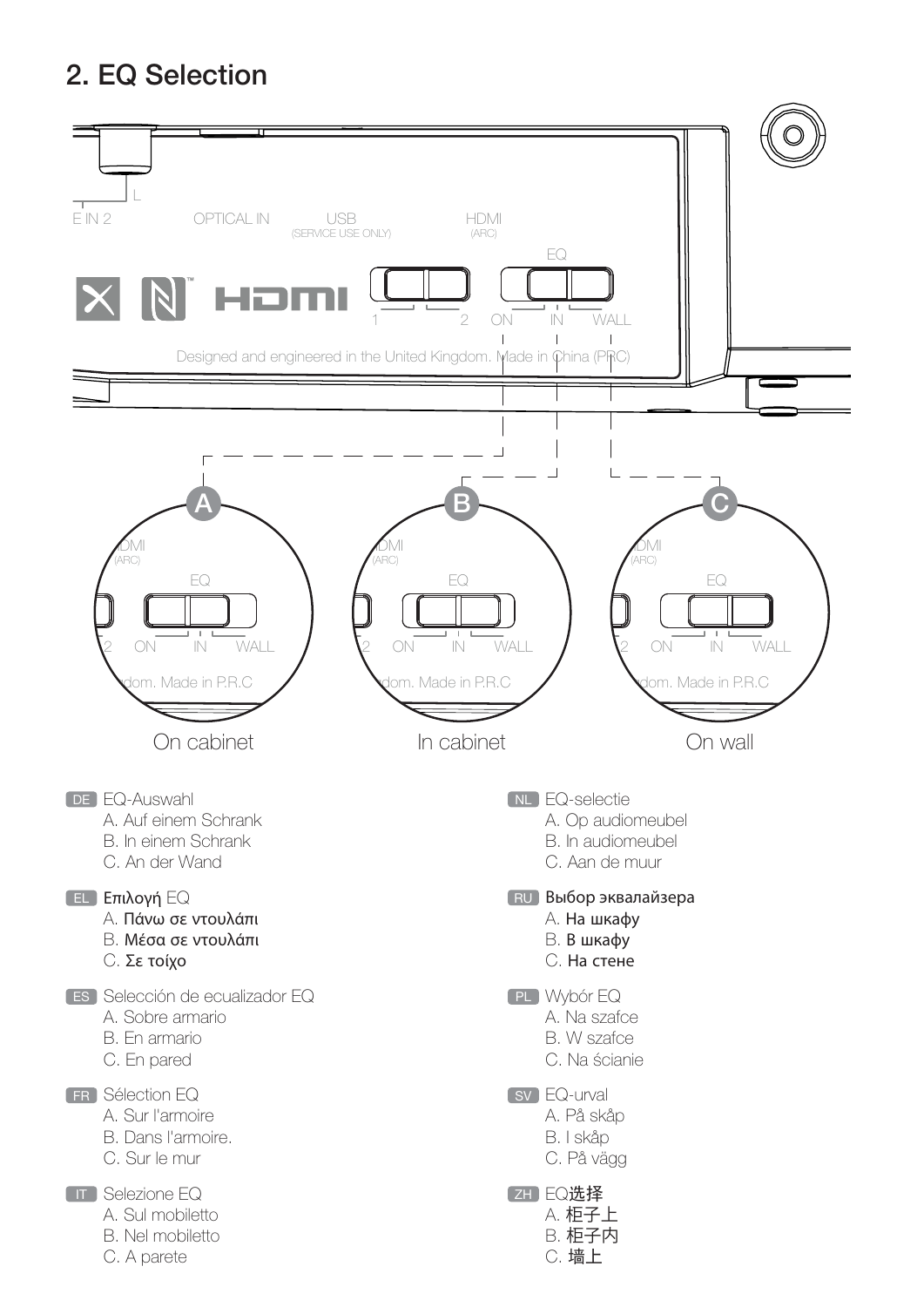#### 3. Connecting to your TV

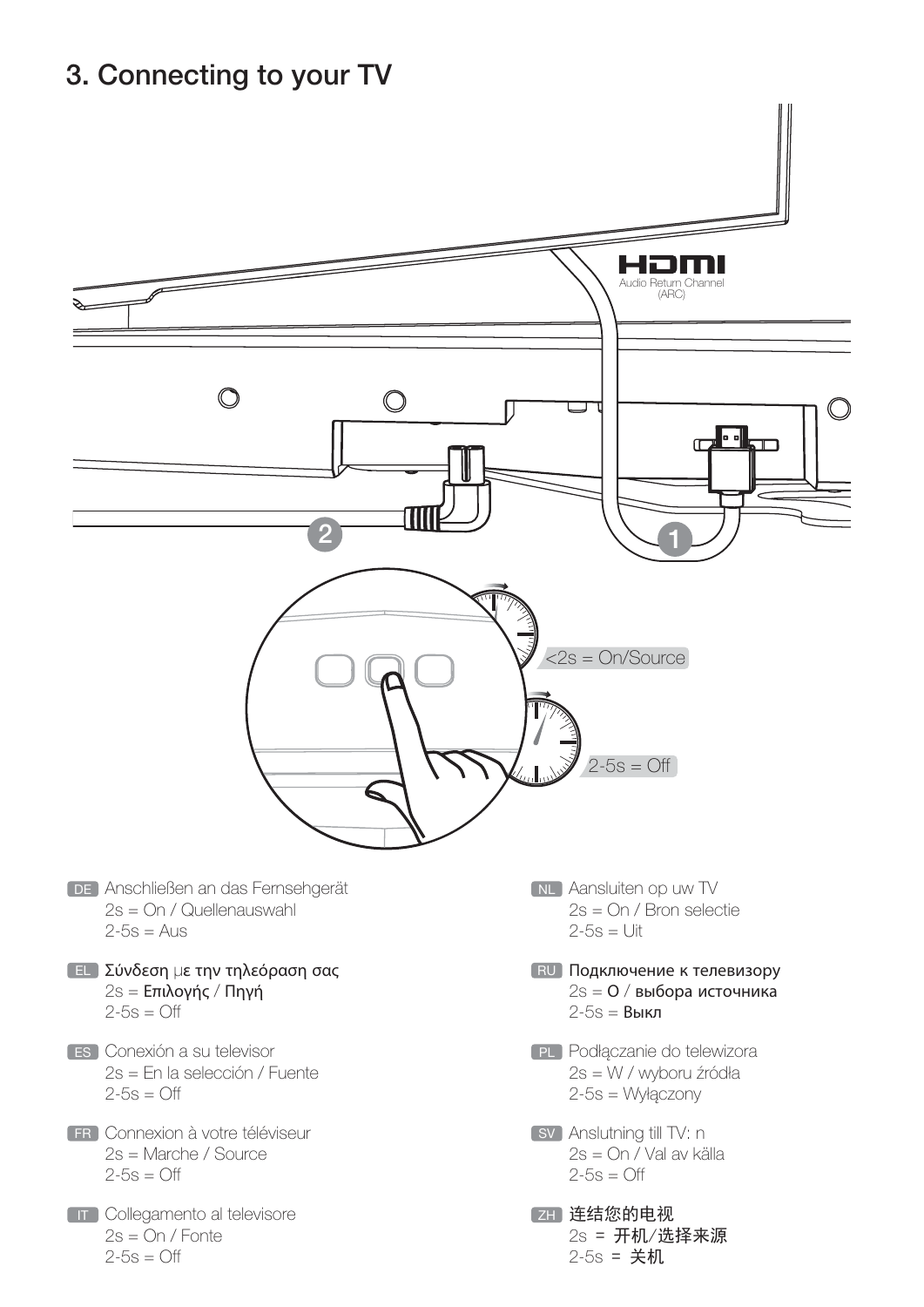#### 4. Connecting to your Bluetooth® devices